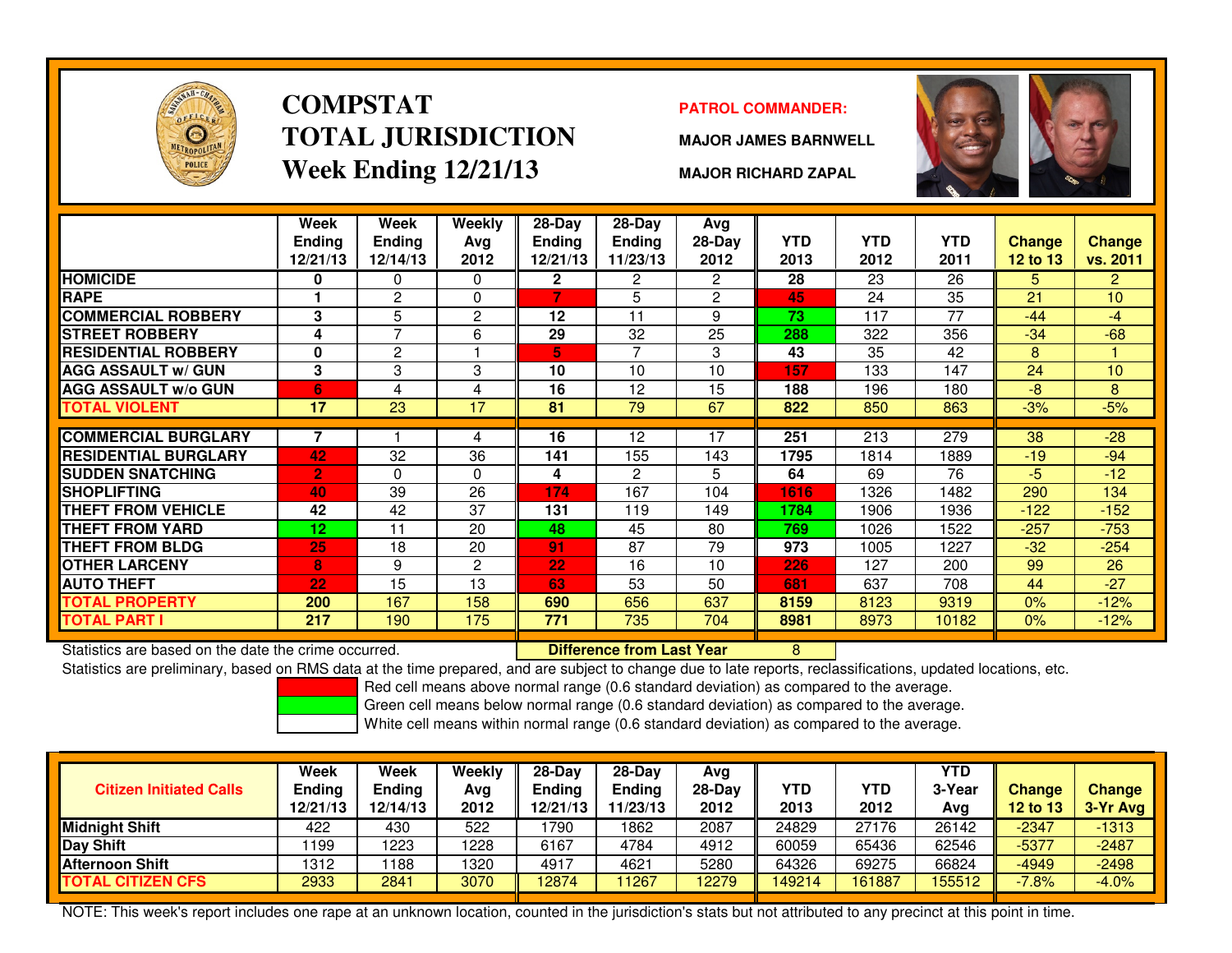

## **COMPSTATPRECINCT COMMANDER:**<br>
PRECINCT COMMANDER: **WEST CHATHAM PRECINCTWeek Ending 12/21/13**

**CAPT. PHILIP REILLEY**



|                             | Week<br><b>Ending</b><br>12/21/13 | Week<br><b>Ending</b><br>12/14/13 | <b>Weekly</b><br>Avg<br>2012 | $28-Day$<br>Ending<br>12/21/13 | $28$ -Day<br><b>Ending</b><br>11/23/13 | Avg<br>28-Day<br>2012 | <b>YTD</b><br>2013 | <b>YTD</b><br>2012 | <b>YTD</b><br>2011 | <b>Change</b><br><b>12 to 13</b> | <b>Change</b><br>vs. 2011 |
|-----------------------------|-----------------------------------|-----------------------------------|------------------------------|--------------------------------|----------------------------------------|-----------------------|--------------------|--------------------|--------------------|----------------------------------|---------------------------|
| <b>HOMICIDE</b>             | 0                                 | 0                                 | 0                            | 0                              | $\mathbf{0}$                           | $\Omega$              |                    |                    | $\overline{2}$     | $\mathbf{0}$                     | $-1$                      |
| <b>RAPE</b>                 | $\bf{0}$                          |                                   | $\Omega$                     | $\mathbf{2}$                   | $\overline{2}$                         |                       | 9                  | 9                  | 7                  | $\Omega$                         | $\overline{2}$            |
| <b>COMMERCIAL ROBBERY</b>   | 0                                 | 0                                 | $\Omega$                     | 0                              | $\mathbf{0}$                           | $\overline{2}$        | 6                  | 20                 | 11                 | $-14$                            | $-5$                      |
|                             |                                   |                                   |                              |                                |                                        |                       |                    |                    |                    |                                  |                           |
| <b>STREET ROBBERY</b>       | $\bf{0}$                          | 0                                 |                              |                                | 2                                      | 3                     | 26                 | 38                 | 39                 | $-12$                            | $-13$                     |
| <b>RESIDENTIAL ROBBERY</b>  | $\bf{0}$                          | 0                                 | $\Omega$                     |                                | 2                                      | $\Omega$              | $\overline{7}$     | 6                  | 5                  |                                  | $\overline{2}$            |
| <b>AGG ASSAULT w/ GUN</b>   | $\bf{0}$                          | 0                                 | $\mathbf 0$                  | $\bf{0}$                       | $\Omega$                               |                       | 14                 | 16                 | 30                 | $-2$                             | $-16$                     |
| <b>AGG ASSAULT W/o GUN</b>  | 3                                 | 0                                 |                              | 5.                             | 2                                      | $\overline{c}$        | 36                 | 29                 | 36                 | 7                                | $\overline{0}$            |
| <b>TOTAL VIOLENT</b>        | 3                                 |                                   | $\overline{2}$               | 9                              | 8                                      | 9                     | 99                 | 119                | 130                | $-17%$                           | $-24%$                    |
|                             |                                   |                                   |                              |                                |                                        |                       |                    |                    |                    |                                  |                           |
| <b>COMMERCIAL BURGLARY</b>  |                                   | 0                                 |                              | $\mathbf{2}$                   | 2                                      | 3                     | 31                 | 30                 | 37                 |                                  | $-6$                      |
| <b>RESIDENTIAL BURGLARY</b> | 10                                | $\overline{\phantom{a}}$          | 6                            | 31                             | 31                                     | 23                    | 315                | 293                | 292                | 22                               | 23                        |
| <b>SUDDEN SNATCHING</b>     |                                   | 0                                 | $\Omega$                     |                                | $\mathbf{0}$                           |                       | 3                  | 11                 | 7                  | $-8$                             | $-4$                      |
| <b>SHOPLIFTING</b>          | 7                                 | 4                                 | 2                            | 18                             | 12                                     | 10                    | 153                | 125                | 158                | 28                               | $-5$                      |
| <b>THEFT FROM VEHICLE</b>   | $\overline{9}$                    | 7                                 | 5                            | 23                             | 18                                     | 22                    | 264                | 271                | 248                | $-7$                             | 16                        |
| <b>THEFT FROM YARD</b>      | 4                                 | 4                                 | 3                            | 15                             | 12                                     | 13                    | 101                | 162                | 240                | $-61$                            | $-139$                    |
| <b>THEFT FROM BLDG</b>      | $\mathbf{2}$                      | 4                                 | 3                            | 11                             | 13                                     | 12                    | 135                | 156                | 181                | $-21$                            | $-46$                     |
| <b>OTHER LARCENY</b>        | $\overline{2}$                    |                                   | $\mathbf 0$                  | 4                              | $\overline{2}$                         | $\overline{2}$        | 25                 | 21                 | 31                 | 4                                | $-6$                      |
| <b>AUTO THEFT</b>           | 5                                 | 4                                 | $\overline{c}$               | 15                             | 11                                     |                       | 109                | 91                 | 145                | 18                               | $-36$                     |
| <b>TOTAL PROPERTY</b>       | 41                                | 31                                | 23                           | 120                            | 101                                    | 91                    | 1136               | 1160               | 1339               | $-2%$                            | $-15%$                    |
| <b>TOTAL PART I</b>         | 44                                | 32                                | 25                           | 129                            | 109                                    | 101                   | 1235               | 1279               | 1469               | $-3%$                            | $-16%$                    |

Statistics are based on the date the crime occurred. **Difference from Last Year** 

-44

Statistics are preliminary, based on RMS data at the time prepared, and are subject to change due to late reports, reclassifications, updated locations, etc.

Red cell means above normal range (0.6 standard deviation) as compared to the average.

Green cell means below normal range (0.6 standard deviation) as compared to the average.

|                                | <b>Week</b>   | Week          | Weekly | $28-Day$      | 28-Dav   | Avg      |            |            | <b>YTD</b> |               |               |
|--------------------------------|---------------|---------------|--------|---------------|----------|----------|------------|------------|------------|---------------|---------------|
| <b>Citizen Initiated Calls</b> | <b>Ending</b> | <b>Ending</b> | Avg    | <b>Ending</b> | Ending   | $28-Dav$ | <b>YTD</b> | <b>YTD</b> | 3-Year     | <b>Change</b> | <b>Change</b> |
|                                | 12/21/13      | 12/14/13      | 2012   | 12/21/13      | 11/23/13 | 2012     | 2013       | 2012       | Avg        | 12 to 13      | 3-Yr Avg      |
| <b>Midnight Shift</b>          | 94            | 91            | 100    | 378           | 385      | 401      | 4909       | 5440       | 5125       | $-531$        | $-216$        |
| Day Shift                      | 236           | 258           | 248    | 2385          | 969      | 993      | 12260      | 13142      | 2627       | $-882$        | $-367$        |
| <b>Afternoon Shift</b>         | 298           | 266           | 271    | 1039          | 826      | 1086     | 13167      | 14212      | 3686       | $-1045$       | $-519$        |
| <b>TOTAL CITIZEN CFS</b>       | 628           | 628           | 620    | 3802          | 2180     | 2479     | 30336      | 32794      | 31438      | $-7.5%$       | $-3.5%$       |
|                                |               |               |        |               |          |          |            |            |            |               |               |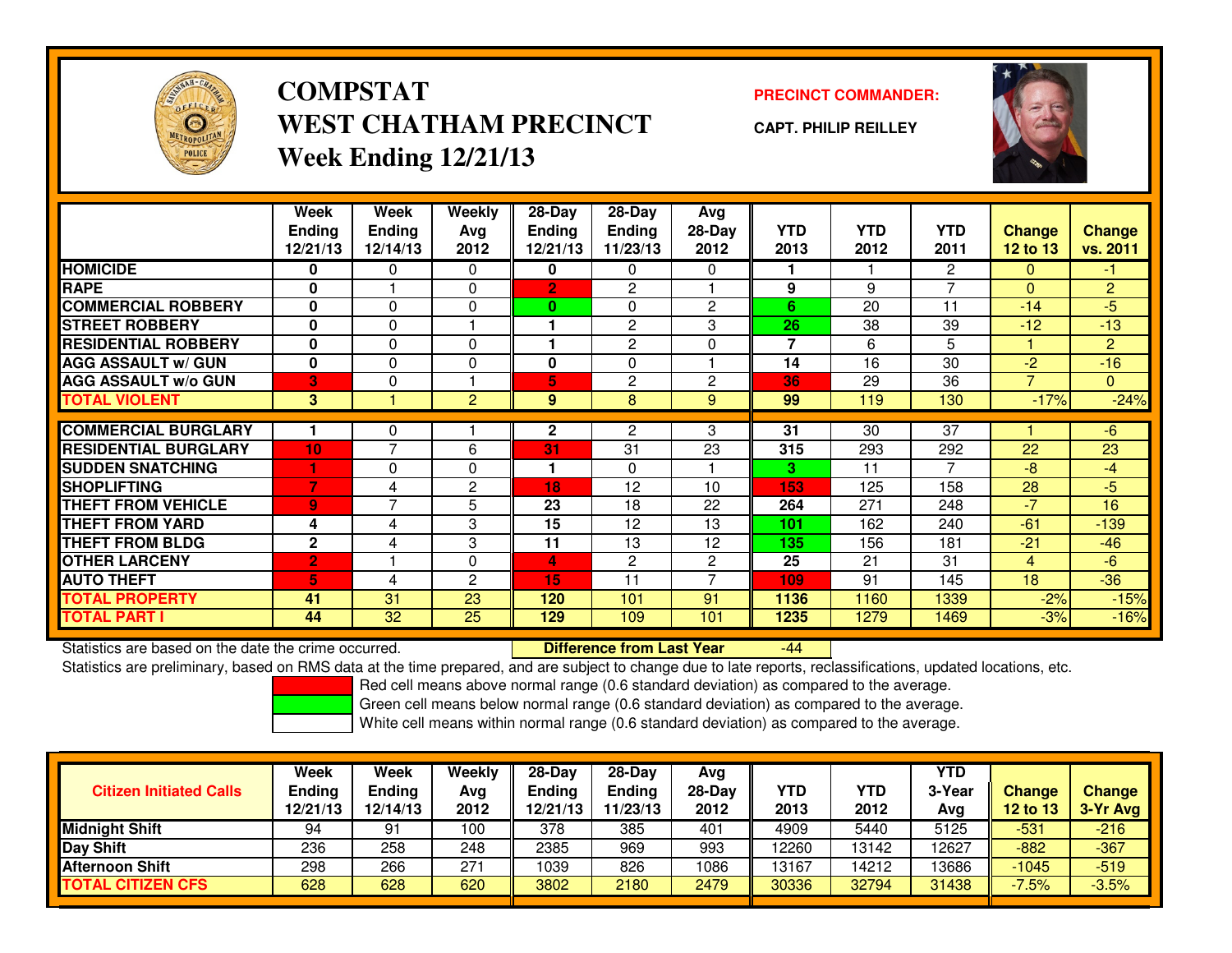

**COMPSTATDOWNTOWN PRECINCTWeek Ending 12/21/13**

### **PRECINCT COMMANDER:**

**CAPT. Ben Herron**

<sup>67</sup>



|                             | Week<br><b>Ending</b><br>12/21/13 | Week<br><b>Ending</b><br>12/14/13 | Weekly<br>Avg<br>2012 | $28$ -Day<br><b>Ending</b><br>12/21/13 | 28-Day<br><b>Ending</b><br>11/23/13 | Avg<br>28-Day<br>2012 | <b>YTD</b><br>2013 | <b>YTD</b><br>2012 | <b>YTD</b><br>2011 | <b>Change</b><br><b>12 to 13</b> | Change<br>vs. 2011 |
|-----------------------------|-----------------------------------|-----------------------------------|-----------------------|----------------------------------------|-------------------------------------|-----------------------|--------------------|--------------------|--------------------|----------------------------------|--------------------|
| <b>HOMICIDE</b>             | 0                                 | 0                                 | $\Omega$              | 0                                      | 0                                   |                       | 9                  | 8                  | 9                  |                                  | 0                  |
| <b>RAPE</b>                 |                                   |                                   | 0                     | 2                                      |                                     | $\Omega$              | 11                 | 5                  | 6                  | 6                                | 5                  |
| <b>COMMERCIAL ROBBERY</b>   | 0                                 | 0                                 | 0                     | $\mathbf{2}$                           | $\overline{2}$                      |                       | 12                 | 10                 | 9                  | $\overline{2}$                   | 3                  |
| <b>STREET ROBBERY</b>       |                                   | 3                                 | 2                     | 8                                      | 10                                  | 8                     | 106                | 96                 | 113                | 10                               | $-7$               |
| <b>RESIDENTIAL ROBBERY</b>  | $\bf{0}$                          | 0                                 | 0                     | $\mathbf{0}$                           |                                     |                       | 8                  | 6                  | 11                 | 2                                | $-3$               |
| <b>AGG ASSAULT w/ GUN</b>   | $\overline{2}$                    |                                   |                       | 3                                      |                                     | $\overline{c}$        | 36                 | 25                 | 28                 | 11                               | 8                  |
| <b>AGG ASSAULT w/o GUN</b>  | $\bf{0}$                          | 0                                 |                       | 3                                      | 4                                   | 5                     | 45                 | 59                 | 32                 | $-14$                            | 13                 |
| <b>TOTAL VIOLENT</b>        | 4                                 | 5                                 | 4                     | 18                                     | 19                                  | 17                    | 227                | 209                | 208                | 9%                               | 9%                 |
| <b>COMMERCIAL BURGLARY</b>  |                                   | 0                                 |                       | $\mathbf{2}$                           | $\mathbf{2}$                        | $\overline{2}$        | $\overline{35}$    | $\overline{29}$    | 54                 | 6                                | $-19$              |
| <b>RESIDENTIAL BURGLARY</b> | 5                                 | 5                                 | 3                     | 18                                     | 19                                  | 12                    | 168                | 157                | 182                | 11                               | $-14$              |
| <b>SUDDEN SNATCHING</b>     |                                   | 0                                 |                       | 0                                      | $\Omega$                            | $\overline{2}$        |                    | 31                 |                    | $-2$                             | $\overline{0}$     |
|                             | 0<br>$\overline{7}$               |                                   | 0                     |                                        |                                     |                       | 29                 |                    | 29                 |                                  |                    |
| <b>SHOPLIFTING</b>          |                                   | 4                                 | 3                     | 28                                     | 28                                  | 11                    | 218                | 138                | 175                | 80                               | 43                 |
| <b>THEFT FROM VEHICLE</b>   | 4                                 | 8                                 | 7                     | 26                                     | 30                                  | 29                    | 363                | 373                | 346                | $-10$                            | 17                 |
| <b>THEFT FROM YARD</b>      | $\bf{0}$                          | 4                                 | 5                     | 9                                      | 12                                  | 19                    | 227                | 245                | 365                | $-18$                            | $-138$             |
| <b>THEFT FROM BLDG</b>      | 5                                 | 4                                 | 5                     | 20                                     | 21                                  | 18                    | 188                | 236                | 250                | $-48$                            | $-62$              |
| <b>OTHER LARCENY</b>        | $\overline{2}$                    |                                   |                       | 3                                      | $\mathbf{2}$                        | $\overline{2}$        | 52                 | 30                 | 55                 | 22                               | $-3$               |
| <b>AUTO THEFT</b>           | 3                                 |                                   | 2                     | 6                                      | $\overline{ }$                      | 8                     | 110                | 102                | 93                 | 8                                | 17                 |
| TOTAL PROPERTY              | 27                                | 27                                | 25                    | 112                                    | 121                                 | 104                   | 1390               | 1341               | 1549               | 4%                               | $-10%$             |
| <b>TOTAL PART I</b>         | 31                                | 32                                | 30                    | 130                                    | 140                                 | 121                   | 1617               | 1550               | 1757               | 4%                               | $-8%$              |

Statistics are based on the date the crime occurred. **Difference from Last Year** 

Statistics are preliminary, based on RMS data at the time prepared, and are subject to change due to late reports, reclassifications, updated locations, etc.

Red cell means above normal range (0.6 standard deviation) as compared to the average.

Green cell means below normal range (0.6 standard deviation) as compared to the average.

|                                | Week          | <b>Week</b>   | Weekly | $28-Day$      | $28-Dav$ | Avg      |       |            | <b>YTD</b> |               |               |
|--------------------------------|---------------|---------------|--------|---------------|----------|----------|-------|------------|------------|---------------|---------------|
| <b>Citizen Initiated Calls</b> | <b>Ending</b> | <b>Ending</b> | Avg    | <b>Ending</b> | Ending   | $28-Dav$ | YTD   | <b>YTD</b> | 3-Year     | <b>Change</b> | <b>Change</b> |
|                                | 12/21/13      | 12/14/13      | 2012   | 12/21/13      | 11/23/13 | 2012     | 2013  | 2012       | Avg        | 12 to 13      | $3-Yr$ Avg    |
| <b>Midnight Shift</b>          | 83            | 92            | 120    | 372           | 392      | 480      | 5448  | 6041       | 5859       | -593          | $-411$        |
| Day Shift                      | 200           | 180           | 210    | 762           | 787      | 838      | 10595 | 11147      | 0801       | $-552$        | $-206$        |
| <b>Afternoon Shift</b>         | 169           | 196           | 222    | 766           | 826      | 889      | 11508 | 11829      | 1543       | $-321$        | $-35$         |
| <b>TOTAL CITIZEN CFS</b>       | 452           | 468           | 552    | 1900          | 2005     | 2207     | 27551 | 29017      | 28203      | $-5.1%$       | $-2.3%$       |
|                                |               |               |        |               |          |          |       |            |            |               |               |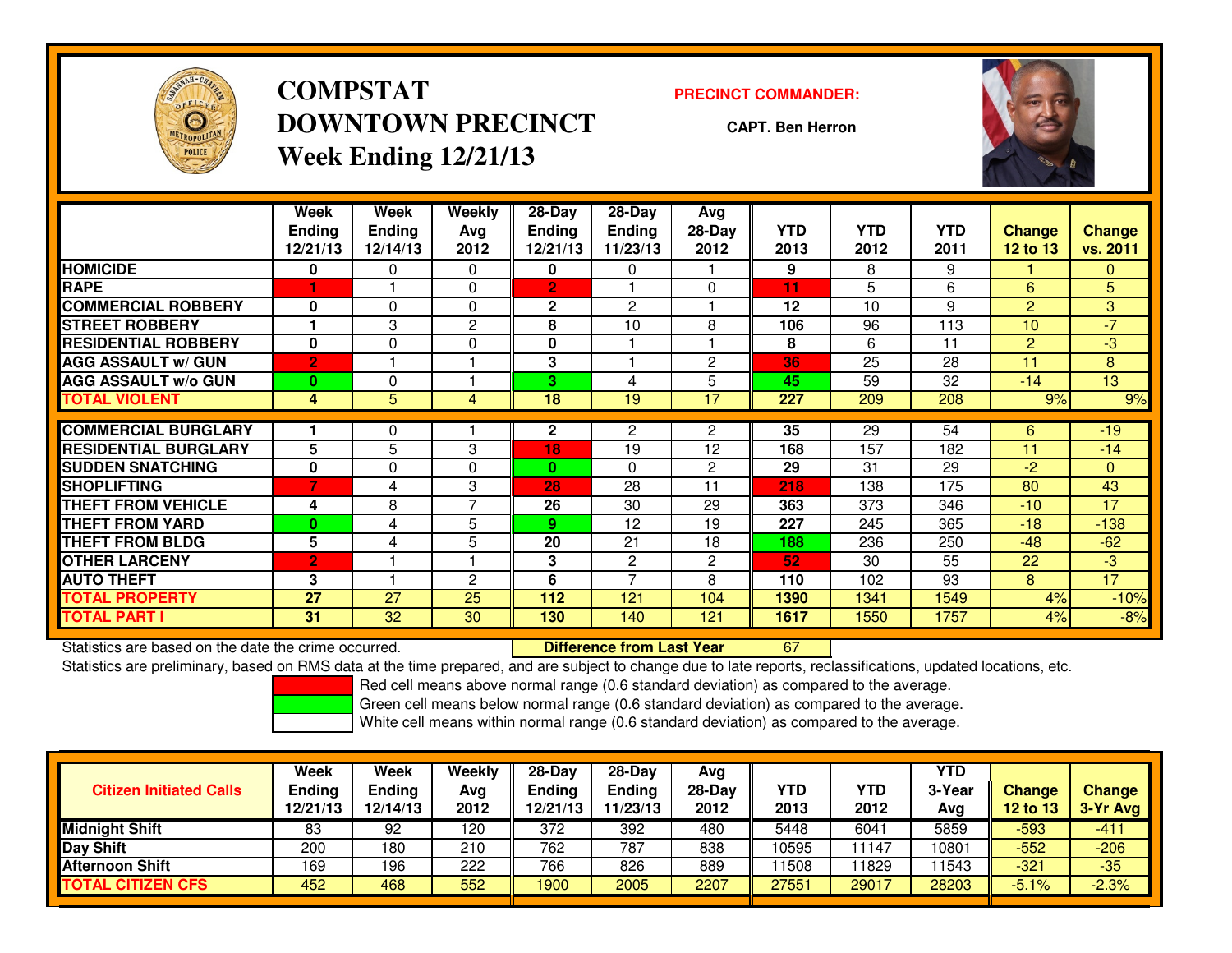

# **COMPSTATCENTRAL PRECINCT CAPT. DEVONN ADAMSWeek Ending 12/21/13**

## **PRECINCT COMMANDER:**



|                             | Week<br><b>Ending</b><br>12/21/13 | Week<br><b>Ending</b><br>12/14/13 | <b>Weekly</b><br>Ava<br>2012 | $28-Day$<br><b>Ending</b><br>12/21/13 | $28$ -Day<br><b>Ending</b><br>11/23/13 | Avg<br>28-Day<br>2012 | <b>YTD</b><br>2013 | <b>YTD</b><br>2012 | <b>YTD</b><br>2011 | <b>Change</b><br>12 to 13 | <b>Change</b><br>vs. 2011 |
|-----------------------------|-----------------------------------|-----------------------------------|------------------------------|---------------------------------------|----------------------------------------|-----------------------|--------------------|--------------------|--------------------|---------------------------|---------------------------|
| <b>HOMICIDE</b>             | 0                                 | 0                                 | 0                            | 2                                     | 2                                      |                       | 12                 | 8                  | 10                 | 4                         | 2 <sup>1</sup>            |
| <b>RAPE</b>                 | $\bf{0}$                          | 0                                 | $\Omega$                     | 0                                     | $\Omega$                               | $\Omega$              | 5                  | 3                  | 8                  | $\overline{2}$            | $-3$                      |
| <b>COMMERCIAL ROBBERY</b>   | 0                                 | 0                                 | 0                            |                                       |                                        | $\overline{2}$        | 13                 | 20                 | $\overline{ }$     | $-7$                      | 6                         |
| <b>STREET ROBBERY</b>       |                                   | 2                                 | 2                            | $\overline{\phantom{a}}$              | 8                                      | 7                     | 70                 | 84                 | 108                | $-14$                     | $-38$                     |
| <b>RESIDENTIAL ROBBERY</b>  | $\mathbf{0}$                      |                                   | 0                            | 2                                     | $\overline{2}$                         | $\Omega$              | 8                  | 3                  | 7                  | 5                         |                           |
| <b>AGG ASSAULT w/ GUN</b>   | 0                                 | 0                                 |                              | 5                                     | 5                                      | 4                     | 53                 | 49                 | 49                 | 4                         | $\overline{4}$            |
| <b>AGG ASSAULT w/o GUN</b>  |                                   | 4                                 |                              | 5                                     | 5                                      | 3                     | 51                 | 43                 | 48                 | 8                         | 3                         |
| <b>TOTAL VIOLENT</b>        | $\overline{2}$                    | 7                                 | 4                            | 22                                    | 23                                     | 16                    | 212                | 210                | 237                | 1%                        | $-11%$                    |
|                             |                                   |                                   |                              |                                       |                                        |                       |                    |                    |                    |                           |                           |
| <b>COMMERCIAL BURGLARY</b>  | $\mathbf{3}^{\prime}$             | 0                                 |                              | 5                                     | 3                                      | 4                     | 87                 | 45                 | 96                 | 42                        | -9                        |
| <b>RESIDENTIAL BURGLARY</b> | 10                                | 9                                 | 10                           | 41                                    | 42                                     | 39                    | 463                | 506                | 557                | $-43$                     | $-94$                     |
| <b>SUDDEN SNATCHING</b>     | 0                                 | 0                                 | 0                            | 0                                     | 0                                      |                       | 11                 | 10                 | 22                 |                           | $-11$                     |
| <b>SHOPLIFTING</b>          | $\mathbf{3}^{\prime}$             |                                   |                              | $\mathbf{Q}$                          | 8                                      | 4                     | 98                 | 50                 | 63                 | 48                        | 35                        |
| <b>THEFT FROM VEHICLE</b>   | 9                                 | 15                                | 9                            | 30                                    | 30                                     | 35                    | 453                | 452                | 519                |                           | $-66$                     |
| <b>THEFT FROM YARD</b>      | 3                                 | 0                                 | 5                            | 9                                     | 10                                     | 20                    | 210                | 254                | 430                | $-44$                     | $-220$                    |
| <b>THEFT FROM BLDG</b>      | 6                                 | 5                                 | 3                            | 21                                    | 19                                     | 12                    | 208                | 158                | 277                | 50                        | $-69$                     |
| <b>OTHER LARCENY</b>        | <b>3</b>                          |                                   | 0                            | 7                                     | 4                                      |                       | 44                 | 14                 | 31                 | 30                        | 13                        |
| <b>AUTO THEFT</b>           | 5                                 | 4                                 | 3                            | 16                                    | 14                                     | 12                    | 210                | 158                | 195                | 52                        | 15                        |
| <b>TOTAL PROPERTY</b>       | 42                                | 35                                | 32                           | 138                                   | 130                                    | 128                   | 1784               | 1647               | 2190               | 8%                        | $-19%$                    |
| <b>TOTAL PART I</b>         | 44                                | 42                                | 36                           | 160                                   | 153                                    | 145                   | 1996               | 1857               | 2427               | 7%                        | $-18%$                    |

Statistics are based on the date the crime occurred. **Difference from Last Year** 

<sup>139</sup>

Statistics are preliminary, based on RMS data at the time prepared, and are subject to change due to late reports, reclassifications, updated locations, etc.

Red cell means above normal range (0.6 standard deviation) as compared to the average.

Green cell means below normal range (0.6 standard deviation) as compared to the average.

| <b>Citizen Initiated Calls</b> | <b>Week</b><br><b>Ending</b><br>12/21/13 | Week<br>Ending<br>12/14/13 | Weekly<br>Avg<br>2012 | $28-Day$<br><b>Ending</b><br>12/21/13 | $28-Dav$<br>Ending<br>11/23/13 | Avg<br>$28-Day$<br>2012 | <b>YTD</b><br>2013 | <b>YTD</b><br>2012 | YTD<br>3-Year<br>Avg | <b>Change</b><br>12 to 13 | <b>Change</b><br>3-Yr Avg |
|--------------------------------|------------------------------------------|----------------------------|-----------------------|---------------------------------------|--------------------------------|-------------------------|--------------------|--------------------|----------------------|---------------------------|---------------------------|
| <b>Midnight Shift</b>          | 87                                       | 79                         | 116                   | 357                                   | 373                            | 463                     | 5335               | 5814               | 5672                 | -479                      | $-337$                    |
| Day Shift                      | 270                                      | 258                        | 269                   | 1002                                  | 1018                           | 1078                    | 12615              | 13848              | 2505                 | -1233                     | 110                       |
| <b>Afternoon Shift</b>         | 268                                      | 235                        | 291                   | 983                                   | 952                            | 163                     | 13320              | 14900              | 4321ء                | $-1580$                   | $-1001$                   |
| <b>TOTAL CITIZEN CFS</b>       | 625                                      | 572                        | 676                   | 2342                                  | 2343                           | 2704                    | 31270              | 34562              | 32498                | $-9.5%$                   | $-3.8%$                   |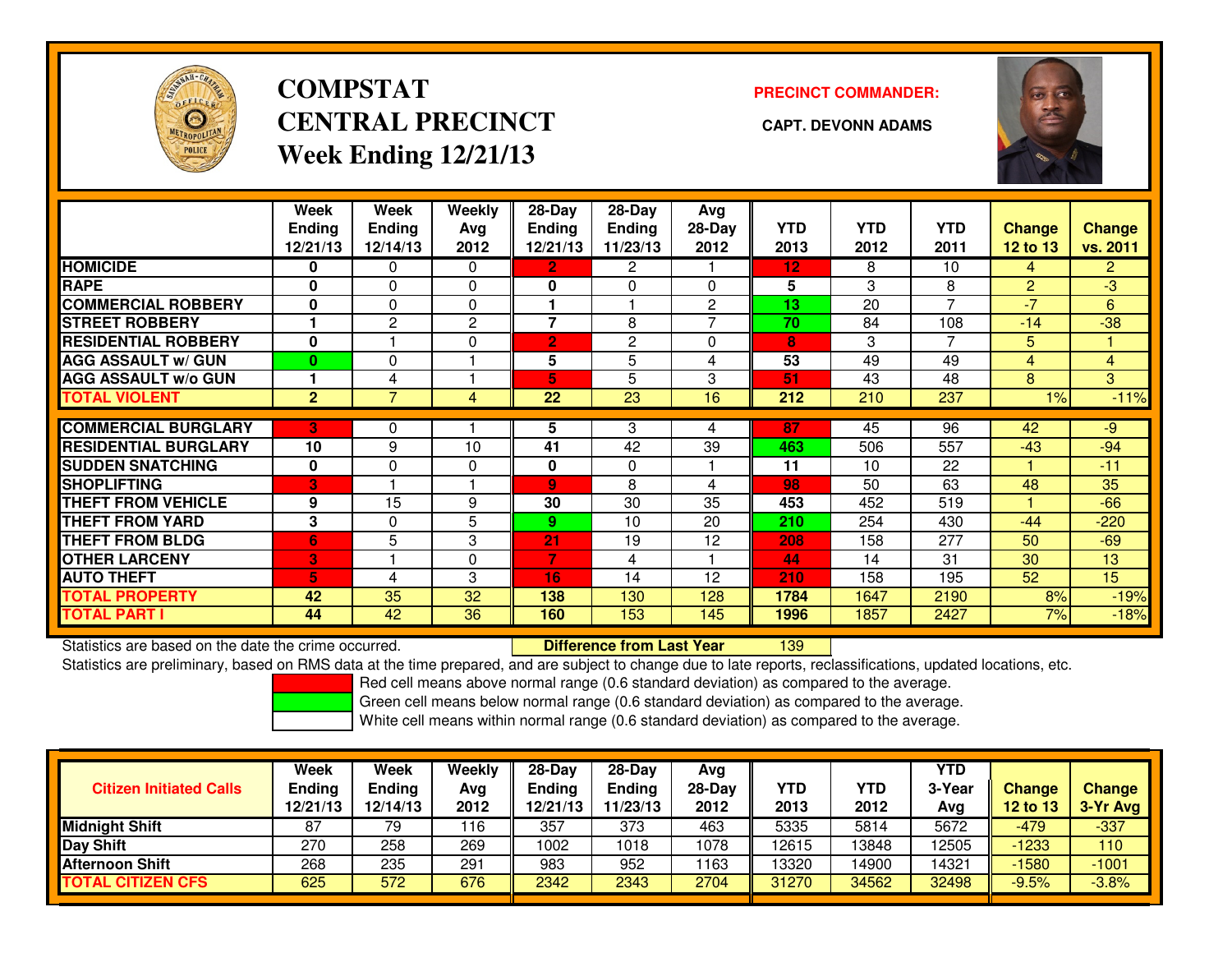

## **COMPSTAT PRECINCT COMMANDER: SOUTHSIDE PRECINCT CAPT. TERRY SHOOPWeek Ending 12/21/13**



|                             | Week<br><b>Ending</b><br>12/21/13 | Week<br><b>Ending</b><br>12/14/13 | Weekly<br>Ava<br>2012 | $28-Day$<br><b>Ending</b><br>12/21/13 | $28-Day$<br><b>Ending</b><br>11/23/13 | Avg<br>$28-Day$<br>2012 | <b>YTD</b><br>2013 | <b>YTD</b><br>2012 | <b>YTD</b><br>2011 | <b>Change</b><br><b>12 to 13</b> | Change<br>vs. 2011 |
|-----------------------------|-----------------------------------|-----------------------------------|-----------------------|---------------------------------------|---------------------------------------|-------------------------|--------------------|--------------------|--------------------|----------------------------------|--------------------|
| <b>HOMICIDE</b>             | 0                                 | 0                                 | $\mathbf{0}$          | 0                                     | 0                                     | $\Omega$                | 4                  |                    | 4                  | 3                                | $\mathbf{0}$       |
| <b>RAPE</b>                 | 0                                 | 0                                 | $\Omega$              | $\overline{2}$                        | 2                                     | 0                       | 11                 | 4                  | 8                  |                                  | 3                  |
| <b>COMMERCIAL ROBBERY</b>   |                                   | 3                                 |                       | 4                                     | 5                                     | 3                       | 25                 | 37                 | 32                 | $-12$                            | $-7$               |
| <b>STREET ROBBERY</b>       | 1                                 | $\Omega$                          |                       | 3                                     | $\overline{c}$                        | 4                       | 33                 | 53                 | 54                 | $-20$                            | $-21$              |
| <b>RESIDENTIAL ROBBERY</b>  | 0                                 |                                   | $\Omega$              | $\overline{2}$                        | $\overline{c}$                        |                         | 10                 | 10                 | 11                 | $\Omega$                         | $-1$               |
| <b>AGG ASSAULT w/ GUN</b>   | 0                                 | 0                                 | $\mathbf 0$           | 0                                     | $\overline{c}$                        |                         | 15                 | 16                 | 13                 | -1                               | $\overline{2}$     |
| <b>AGG ASSAULT w/o GUN</b>  | $\bf{0}$                          | 0                                 |                       |                                       | $\Omega$                              | $\overline{2}$          | 25                 | 31                 | 24                 | $-6$                             |                    |
| <b>TOTAL VIOLENT</b>        | $\mathbf{2}$                      | 4                                 | 3                     | 12                                    | 13                                    | 12                      | 123                | 152                | 146                | $-19%$                           | $-16%$             |
|                             |                                   |                                   |                       |                                       |                                       |                         |                    |                    |                    |                                  |                    |
| <b>COMMERCIAL BURGLARY</b>  | 0                                 |                                   |                       | 3                                     | 3                                     | 6                       | 52                 | 72                 | 54                 | $-20$                            | -2                 |
| <b>RESIDENTIAL BURGLARY</b> | 8                                 | 6                                 | 8                     | 28                                    | 30                                    | 31                      | 384                | 395                | 325                | $-11$                            | 59                 |
| <b>SUDDEN SNATCHING</b>     | 0                                 | 0                                 | $\Omega$              |                                       |                                       |                         | 12                 | 10                 | 10                 | $\overline{2}$                   | $\overline{2}$     |
| <b>SHOPLIFTING</b>          | 15                                | 19                                | 14                    | 65                                    | 63                                    | 57                      | 731                | 716                | 798                | 15                               | $-67$              |
| <b>THEFT FROM VEHICLE</b>   | 13                                | 9                                 | 8                     | 32                                    | 23                                    | 33                      | 342                | 412                | 363                | $-70$                            | $-21$              |
| <b>THEFT FROM YARD</b>      | 4                                 |                                   | 3                     | 8                                     | 4                                     | 13                      | 107                | 165                | 192                | $-58$                            | $-85$              |
| <b>THEFT FROM BLDG</b>      | 6                                 | 4                                 | 5                     | 18                                    | 13                                    | 19                      | 245                | 246                | 282                | $-1$                             | $-37$              |
| <b>OTHER LARCENY</b>        | 0                                 | 3                                 | $\Omega$              | $\mathbf{2}$                          | 3                                     | $\mathbf{2}$            | 53                 | 26                 | 38                 | 27                               | 15                 |
| <b>AUTO THEFT</b>           | 3                                 | $\overline{2}$                    | 3                     | 9                                     | 8                                     | 13                      | 107                | 162                | 147                | $-55$                            | $-40$              |
| <b>TOTAL PROPERTY</b>       | 49                                | 45                                | 43                    | 166                                   | 148                                   | 173                     | 2033               | 2204               | 2209               | $-8%$                            | $-8%$              |
| <b>TOTAL PART I</b>         | 51                                | 49                                | 46                    | 178                                   | 161                                   | 185                     | 2156               | 2356               | 2355               | $-8%$                            | $-8%$              |

Statistics are based on the date the crime occurred. **Difference from Last Year** 

-200

Statistics are preliminary, based on RMS data at the time prepared, and are subject to change due to late reports, reclassifications, updated locations, etc.

Red cell means above normal range (0.6 standard deviation) as compared to the average.

Green cell means below normal range (0.6 standard deviation) as compared to the average.

| <b>Citizen Initiated Calls</b> | <b>Week</b><br><b>Ending</b><br>12/21/13 | Week<br><b>Ending</b><br>12/14/13 | Weekly<br>Avg<br>2012 | $28-Day$<br><b>Ending</b><br>12/21/13 | 28-Dav<br><b>Ending</b><br>11/23/13 | Avg<br>28-Day<br>2012 | YTD<br>2013 | YTD<br>2012 | YTD<br>3-Year<br>Avg | <b>Change</b><br>12 to 13 | <b>Change</b><br>3-Yr Avg |
|--------------------------------|------------------------------------------|-----------------------------------|-----------------------|---------------------------------------|-------------------------------------|-----------------------|-------------|-------------|----------------------|---------------------------|---------------------------|
| <b>Midnight Shift</b>          | 88                                       | 86                                | 91                    | 352                                   | 356                                 | 363                   | 4329        | 4794        | 4579                 | -465                      | $-250$                    |
| Day Shift                      | 252                                      | 278                               | 239                   | 1023                                  | 1005                                | 956                   | 12065       | 13341       | 12505                | $-1276$                   | $-440$                    |
| <b>Afternoon Shift</b>         | 273                                      | 242                               | 253                   | 1031                                  | 977                                 | 1012                  | 12354       | 13362       | 12848                | $-1008$                   | $-494$                    |
| <b>TOTAL CITIZEN CFS</b>       | 613                                      | 606                               | 583                   | 2406                                  | 2338                                | 2330                  | 28748       | 31497       | 29932                | $-8.7%$                   | $-4.0%$                   |